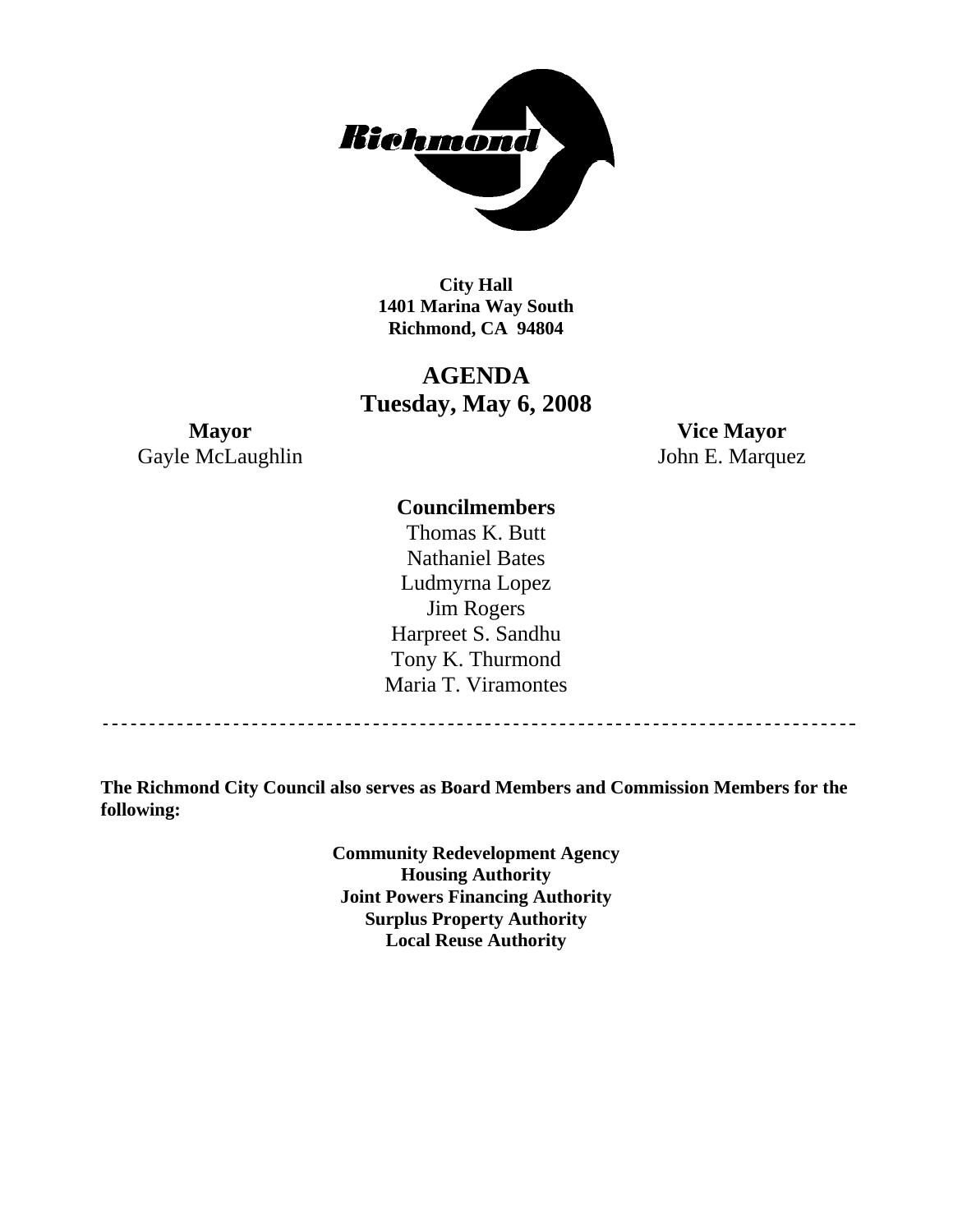# **MEETING PROCEDURES**

The City of Richmond encourages community participation at its City Council meetings and has established procedures that are intended to accommodate public input in a timely and time-sensitive way. As a courtesy to all members of the public who wish to participate in City Council meetings, please observe the following procedures:

**PUBLIC COMMENT ON AGENDA ITEMS:** Anyone who desires to address the City Council on items appearing on the agenda must complete and file a pink speaker's card with the City Clerk **prior** to the City Council's consideration of the item. Once the City Clerk has announced the item and discussion has commenced, no person shall be permitted to speak on the item other than those persons who have submitted their names to the City Clerk. Your name will be called when the item is announced for discussion. **Each speaker will be allowed TWO (2) MINUTES to address the City Council on NON-PUBLIC HEARING items listed on the agenda.** 

**OPEN FORUM FOR PUBLIC COMMENT:** Individuals who would like to address the City Council on matters not listed on the agenda or on **Presentations, Proclamations and Commendations, Report from the City Attorney, or Reports of Officers** may do so under Open Forum. All speakers must complete and file a pink speaker's card with the City Clerk **prior** to the commencement of Open Forum. **The amount of time allotted to individual speakers shall be determined based on the number of persons requesting to speak during this item. The time allocation for each speaker will be as follows: 15 or fewer speakers, a maximum of 2 minutes; 16 to 24 speakers, a maximum of 1 and one-half minutes; and 25 or more speakers, a maximum of 1 minute.** 

#### **SPEAKERS ARE REQUESTED TO OCCUPY THE RESERVED SEATS IN THE FRONT ROW BEHIND THE SPEAKER'S PODIUM AS THEIR NAME IS ANNOUNCED BY THE CITY CLERK.**

**CONSENT CALENDAR:** Consent Calendar items are considered routine and will be enacted, approved or adopted by one motion unless a request for removal for discussion or explanation is received from the audience or the City Council. A member of the audience requesting to remove an item from the Consent Calendar must complete and file a speaker's card with the City Clerk **prior to the City Council's consideration of Item C, Agenda Review.** An item removed from the Consent Calendar may be placed anywhere on the agenda following the City Council's agenda review.

*The City Council's adopted Rules of Procedure recognize that debate on policy is healthy; debate on personalities is not. The Chairperson has the right and obligation to cut off discussion that is too personal, too loud, or too crude.* 

**\*\*\*\*\*\*\*\*\*\*\*\*\*\*\*\*\*\*\*\*\*\*\*\*\*\*\*\*\*\*\*\*\*\*\*\*\*\*\*\*\*\*\*\*\*\*\*\*\*\*\*\*\*\*\*\*\*\***

# **Evening Open Session**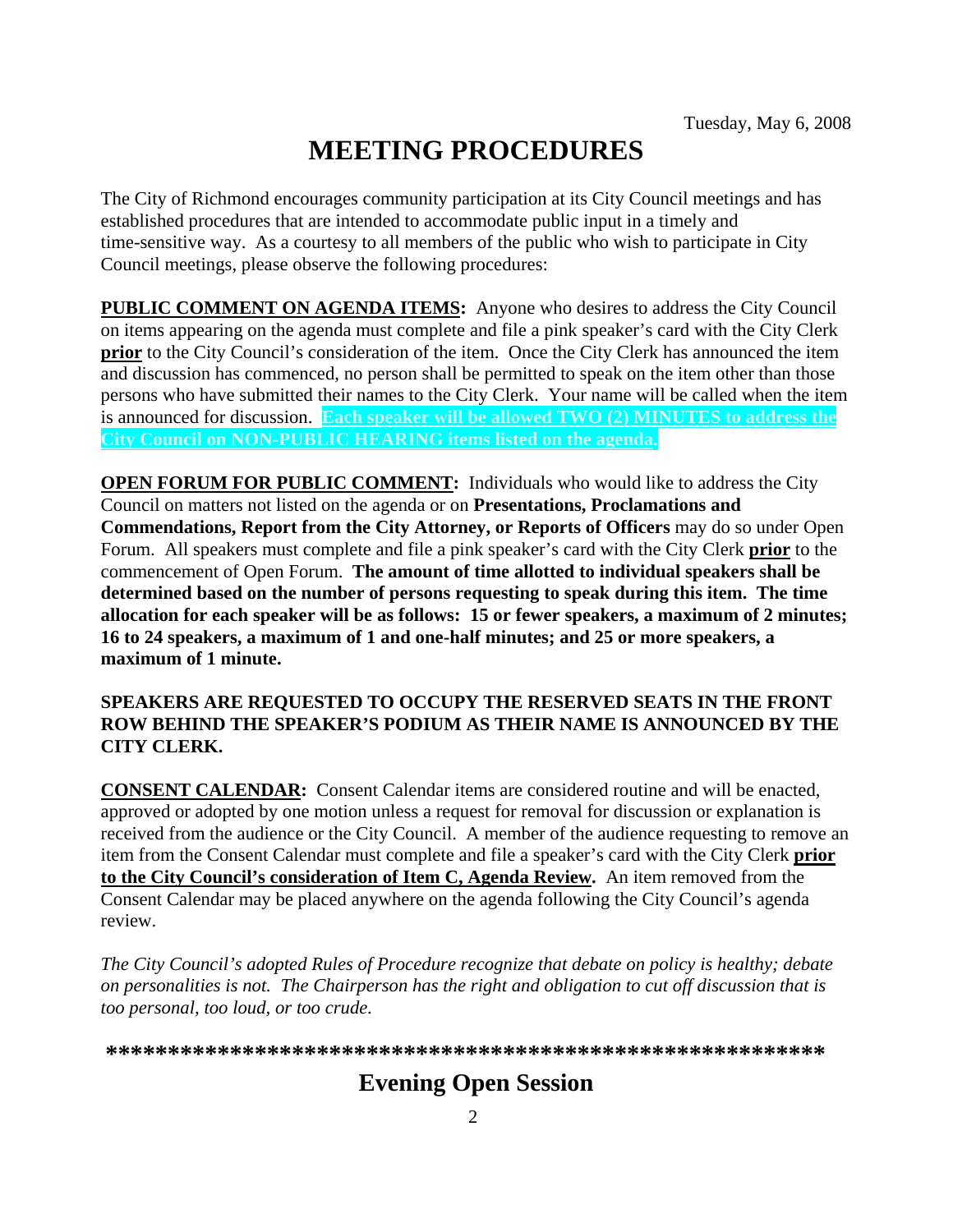5:30 p.m.

### **A. ROLL CALL**

### **B. PUBLIC COMMENT**

#### **C. ADJOURN TO CLOSED SESSION**

# **Closed Session**

Shimada Room of City Hall

### **A. CITY COUNCIL**

 **A-1.** CONFERENCE WITH LEGAL COUNSEL - EXISTING LITIGATION (Subdivision [a] of Government Code Section 54956.9):

Cove Investments, LLC vs. City of Richmond

 **A-2.** CONFERENCE WITH LEGAL COUNSEL - ANTICIPATED LITIGATION (Initiation of litigation pursuant to Subdivision (c) of Section 54956.9):

One Case

**\*\*\*\*\*\*\*\*\*\*\*\*\*\*\*\*\*\*\*\*\*\*\*\*\*\*\*\*\*\*\*\*\*\*\*\*\*\*\*\*\*\*\*\*\*\*\*\*\*\*\*\*\*\*\*\*\*\*\*\***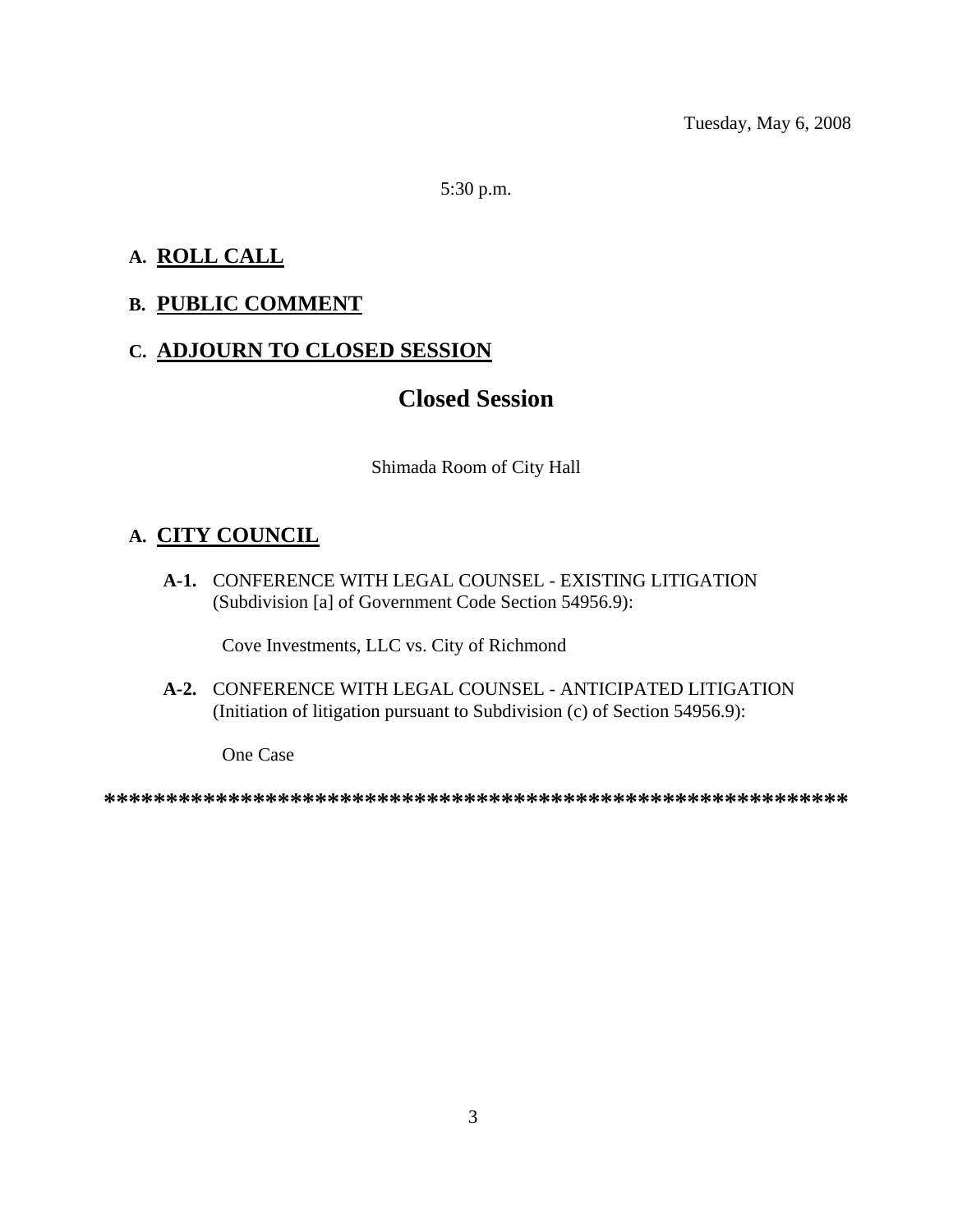# **Richmond Community Redevelopment Agency**

6:00 p.m.

### **PLEDGE TO THE FLAG**

#### **A. ROLL CALL**

#### **B. STATEMENT OF CONFLICT OF INTEREST**

#### **C. OPEN FORUM FOR PUBLIC COMMENT**

#### **D. CONSENT CALENDAR**

- **D-1.** ADOPT A RESOLUTION authorizing a contract amendment with Overland, Pacific, and Cutler, Inc. ("OPC") in an amount not to exceed \$80,000 for a total contract amount not to exceed \$185,000 for acquisition and relocation services for redevelopment projects along Macdonald Avenue. (The Finance Standing Committee reviewed this item on May 2, 2008, and recommended approval) - Richmond Community Redevelopment Agency (Steve Duran/Alan Wolken 307- 8140).
- **D-2.** ADOPT A RESOLUTION authorizing a contract with David L. Gates & Associates in an amount not to exceed \$245,000 to provide comprehensive planning and design services for the Transit Village Westside Bike and Pedestrian Linkages Project for a term beginning June 1, 2008, and ending December 31, 2009. (The Finance Standing Committee reviewed this item on May 2, 2008, and recommended approval.) - Richmond Community Redevelopment Agency (Steve Duran/Alan Wolken 307-8140).

### **E. ADJOURNMENT**

**\*\*\*\*\*\*\*\*\*\*\*\*\*\*\*\*\*\*\*\*\*\*\*\*\*\*\*\*\*\*\*\*\*\*\*\*\*\*\*\*\*\*\*\*\*\*\*\*\*\*\*\*\*\*\*\*\*\*\*\***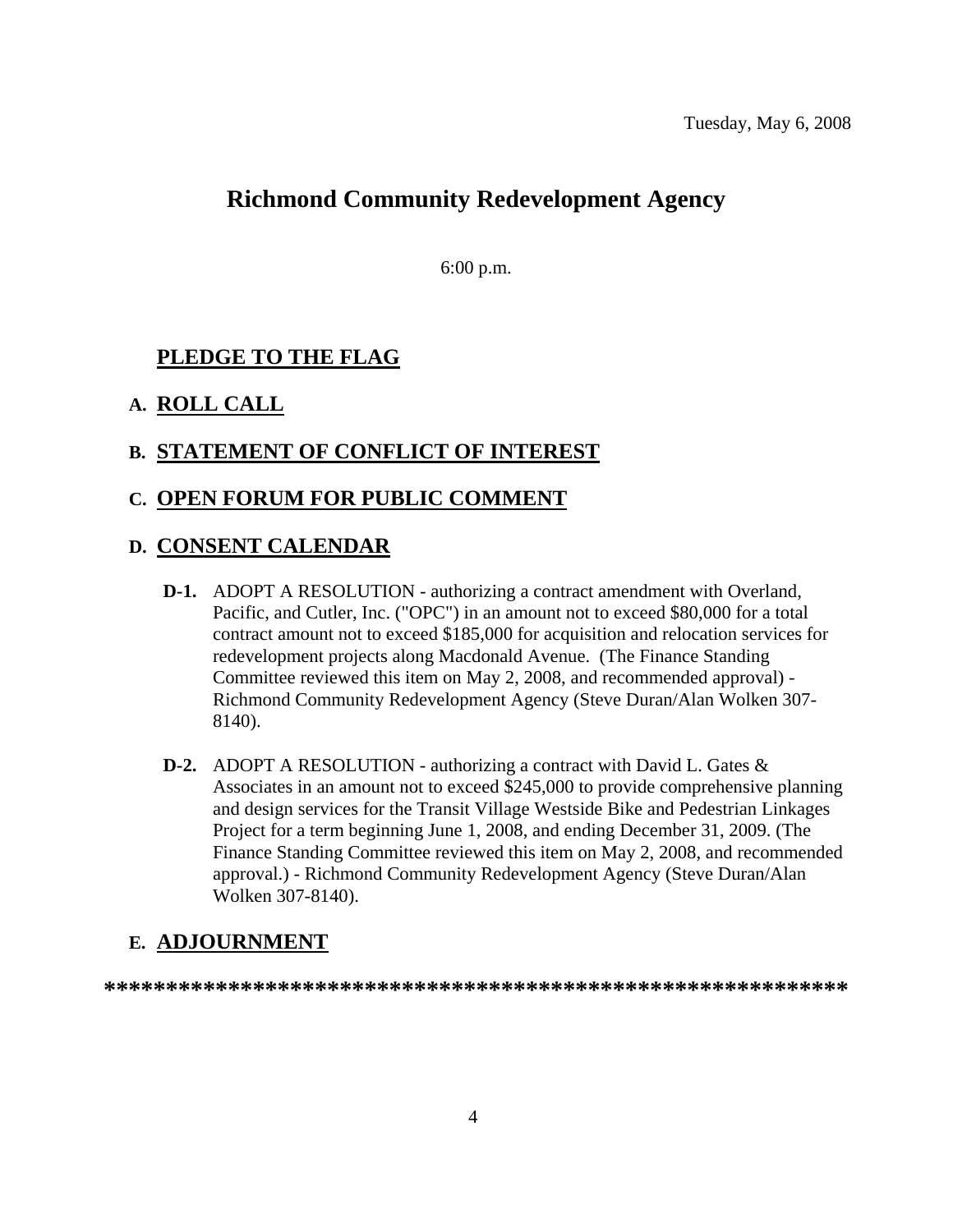# **Special Joint Meeting of the Richmond Community Redevelopment Agency/City Council**

6:30 p.m.

### **A. ROLL CALL**

#### **B. STATEMENT OF CONFLICT OF INTEREST**

#### **C. CONSENT CALENDAR**

 **C-1.** ADOPT: (1) a Resolution of the City Council approving the conversion of the Richmond Community Redevelopment Agency (RCRA) Subordinate Tax Allocation Bonds (Merged Project Area) 2007 Series A to an index interest rate mode, and approving the taking of all actions in connection therewith; and (2) a Resolution of the Redevelopment Agency authorizing the conversion of its Subordinate Tax Allocation Bonds (Merged Project Area) 2007 Series A to an index interest rate mode, and approving the taking of all actions in connection therewith - Finance Department (James Goins 620-6740).

### **D. ADJOURNMENT**

**\*\*\*\*\*\*\*\*\*\*\*\*\*\*\*\*\*\*\*\*\*\*\*\*\*\*\*\*\*\*\*\*\*\*\*\*\*\*\*\*\*\*\*\*\*\*\*\*\*\*\*\*\*\*\*\*\*\*\*\*** 

# **Joint Meeting of the Joint Powers Financing Authority/City Council**

6:45 p.m.

### **A. ROLL CALL**

### **B. STATEMENT OF CONFLICT OF INTEREST**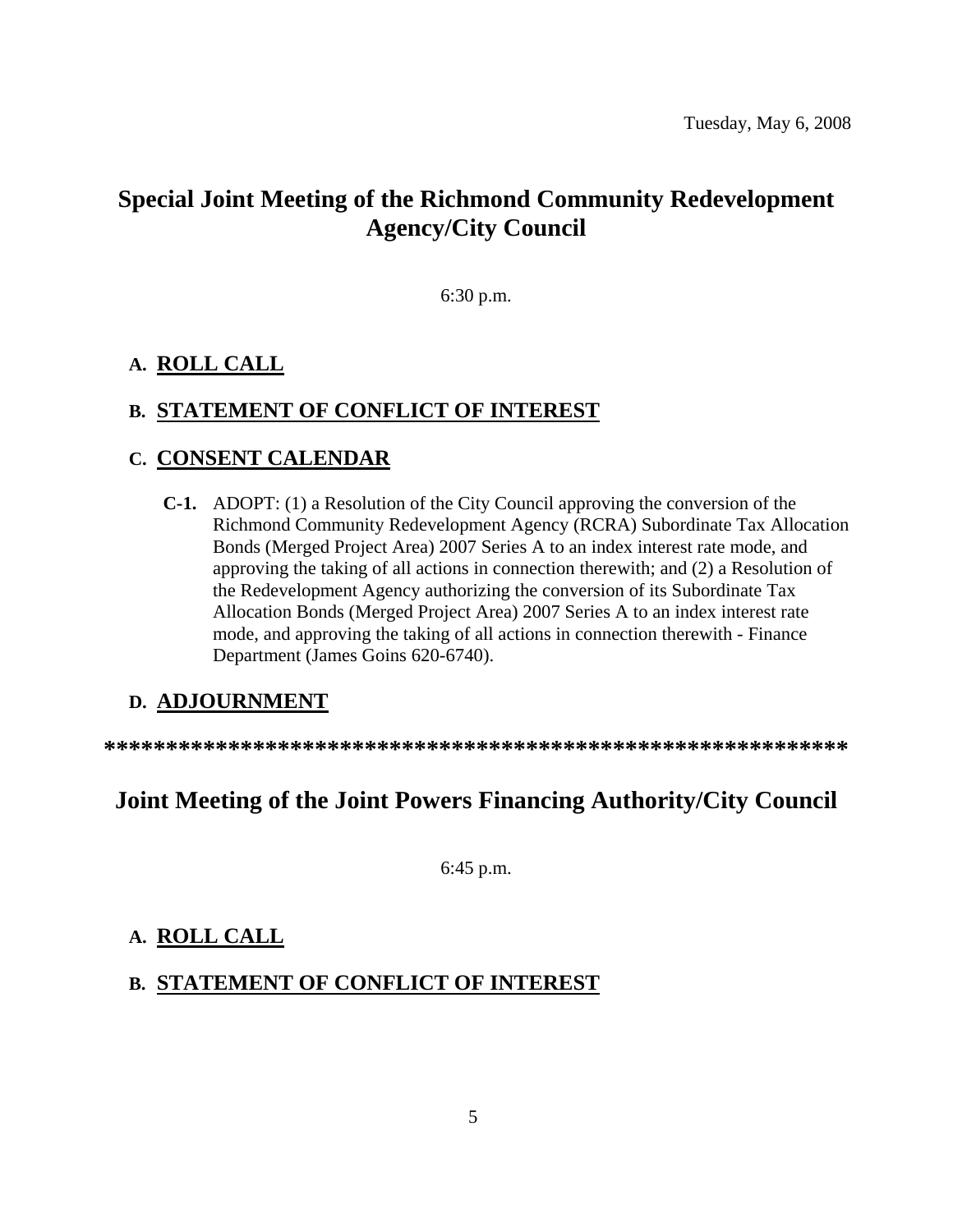#### **C. CONSENT CALENDAR**

 **C-1.** ADOPT: (1) a resolution of the City Council authorizing the conversion of the Joint Powers Financing Authority (JPFA) Lease Revenue Bonds Series 2007 to a fixedinterest rate mode, and approving a remarketing memorandum and authorizing the taking of all necessary actions in connection therewith; and (2) a resolution of the JPFA Board authorizing the conversion of its Lease Revenue Bonds Series 2007 to a fixed-interest rate mode, and approving a remarketing memorandum and authorizing the taking of all necessary actions in connection therewith - Finance Department (James Goins 620-6740).

### **D. ADJOURNMENT**

**\*\*\*\*\*\*\*\*\*\*\*\*\*\*\*\*\*\*\*\*\*\*\*\*\*\*\*\*\*\*\*\*\*\*\*\*\*\*\*\*\*\*\*\*\*\*\*\*\*\*\*\*\*\*\*\*\*\*** 

# **CITY COUNCIL**

7:00 p.m.

### **A. ROLL CALL**

### **B. STATEMENT OF CONFLICT OF INTEREST**

#### **C. AGENDA REVIEW**

### **D. PRESENTATIONS, PROCLAMATIONS, AND COMMENDATIONS**

 **D-1.** Receive the final Goldman School of Public Policy Environmental Policy Analysis Report and hear a presentation by public policy intern Sara Minor-Massy concerning this report - City Manager's Office (Bill Lindsay 620-6512).

### **E. REPORT FROM THE CITY ATTORNEY OF FINAL DECISIONS MADE AND NON-CONFIDENTIAL DISCUSSIONS HELD DURING CLOSED SESSION**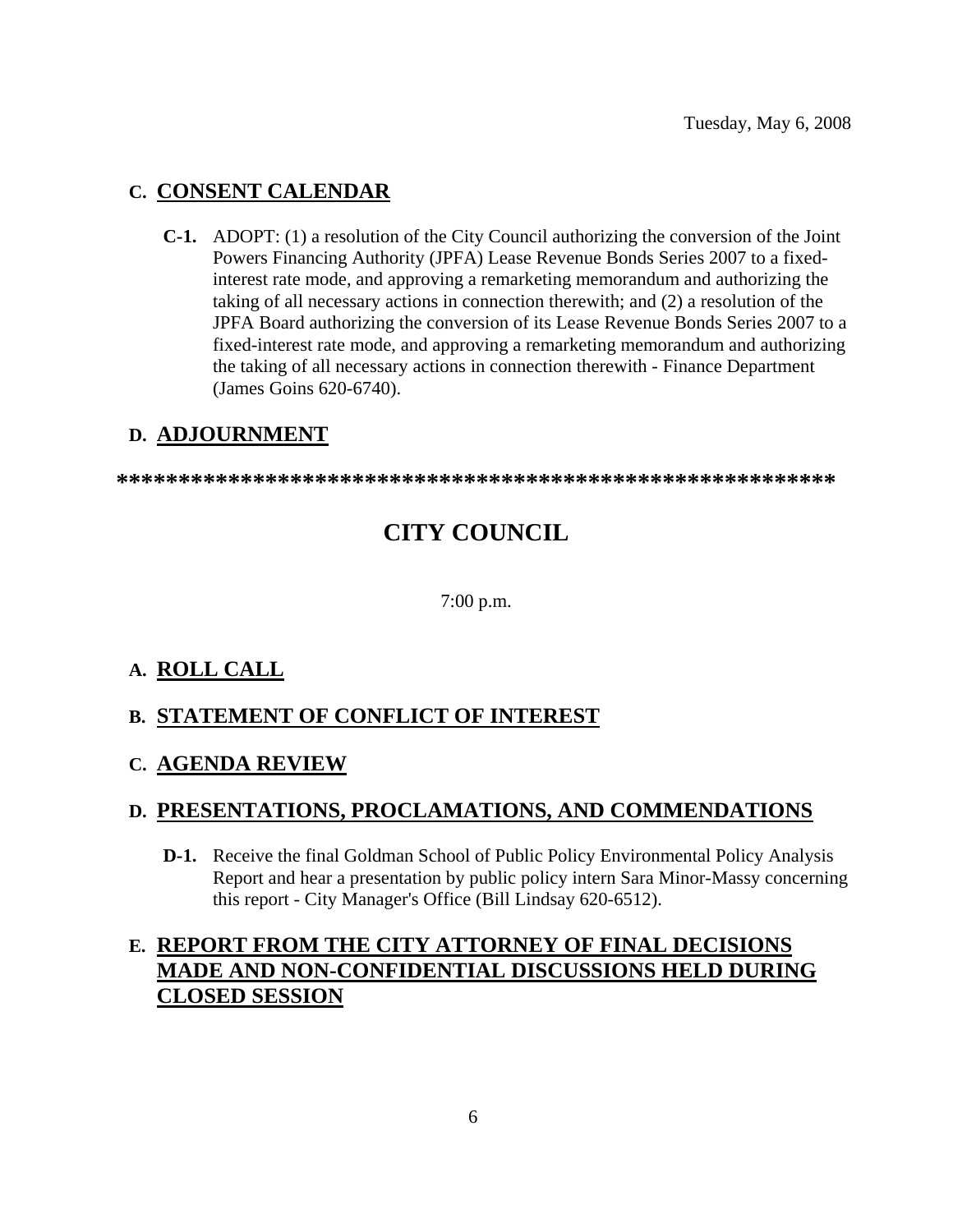#### **F. CONSENT CALENDAR**

- **F-1. ACKNOWLEDGE** receipt of proposed fiscal year 2008-09 Annual Operating Budget pursuant to Section 2.61.010 of Ordinance 42-07 N.S. - Finance Department (James Goins 620-6740).
- **F-2. APPROVE** a two-year contract with Opportunity West in the amount of \$155,000 for family-based case-management services, consistent with the California Gang Reduction & Intervention Program (CalGRIP) grant. (This item was reviewed by the Finance Committee on May 2, 2008, and recommended for approval.) - Employment & Training (Sal Vaca 307-8006).
- **F-3. ADOPT A RESOLUTION** accepting the FY07 California Port and Maritime Security Grant Program grant award in the amount of \$3,404,507, and authorizing the Port Director or his designee to take all actions necessary to obtain port security grant funding in accordance with such program - Port (Jim Matzorkis 215-4600).
- **F-4. APPROVE** a second contract amendment with the Contra Costa County Building Inspection Department to provide building and permitting management services for an additional amount not to exceed \$200,000, and extending the contract term through November 30, 2009. (This item was reviewed and referred to the City Council by the Finance Committee on April 18, 2008) - Planning Department (Richard Mitchell 620-6706).
- **F-5.** ADOPT A RESOLUTION: (1) accepting \$74,987 in grant funds from the Bay Area Air Quality Management District, and (2) amending a contract with Moore Iacofano Goltsman, Inc. for an additional amount not to exceed \$74,987 of grant funds to prepare an Energy and Climate Change Element for the City of Richmond General Plan - Planning Department (Richard Mitchell 620-6706).
- **F-6. AUTHORIZE** payment to Aquatic Environments, Inc. for emergency repairs of the fountain in Hilltop Lake in an amount not to exceed \$70,000 - Engineering (Rich Davidson 307-8105).
- **F-7. APPROVE** a construction contract for Phase I of the renovation of the Richmond Natatorium (The Plunge) to West Bay Builders, Inc. in an amount of \$3,991,000.00, and authorize a contingency and reserve not to exceed \$400,000.00. (This item was reviewed and referred to the City Council by the Finance Committee on April 18, 2008) - Engineering (Rich Davidson 307-8105).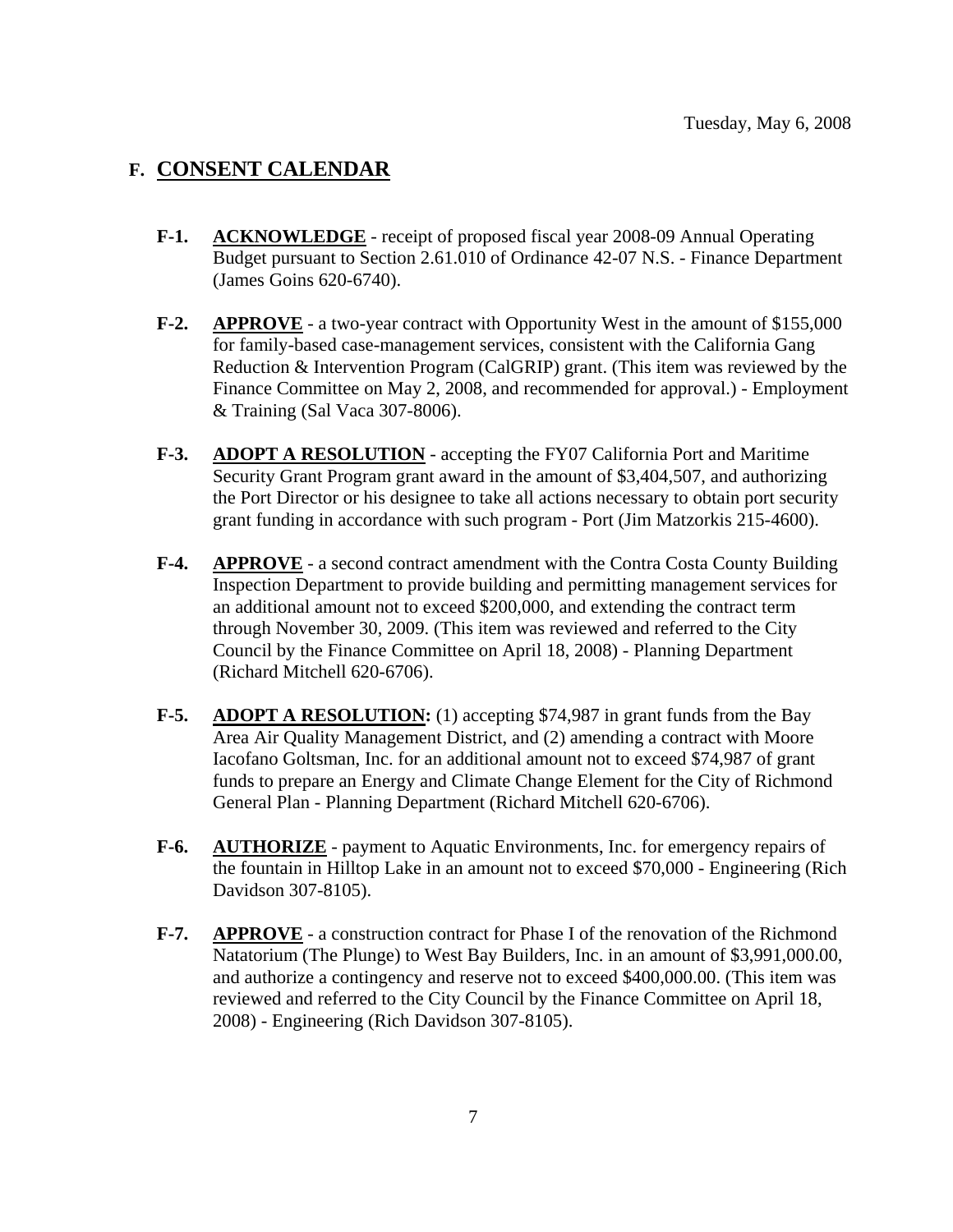- **F-8. APPROVE** second amendment to a contract with Todd Jersey Architecture of Berkeley to provide the necessary architectural services to complete Phase II of the renovation of the Richmond Natatorium, and to provide construction administration for Phase I for a cost not to exceed \$220,000.00. The total cost of the contract as amended is \$355,000. (This item was reviewed and referred to the City Council by the Finance Committee on April 18, 2008) - Engineering (Rich Davidson 307-8105).
- **F-9. ADOPT A RESOLUTION** authorizing the Mayor to execute a Cooperative Agreement with the State of California Department of Transportation providing for a cost-sharing plan for the installation of new traffic signals at the Carlson Boulevard and I-80 freeway ramps with the City's cost share not to exceed \$350,000. (This item was reviewed and referred to the City Council by the Finance Committee on April 18, 2008) - Engineering (Rich Davidson (307-8105).
- **F-10. APPROVE** contract with ACCO Engineered Systems in the amount of \$17,877 to install and replace two HVAC units at the Martin Luther Community Center that were vandalized, and authorize a contract contingency of \$3,750 - Public Works (Yader Bermudez 231-3009).
- **F-11. APPROVE** the expenditure of budgeted FY 07/08 Equipment Replacement Funds to purchase 32 Ford trucks and vans in an amount not to exceed \$1,000,000.00. (This item was reviewed and referred to the City Council by the Finance Standing Committee on April 18, 2008) - Public Works (Yader Bermudez 231-3009).
- **F-12. APPROVE** a contract in the amount of \$28,920 with MICK Enterprises for the demolition of restrooms at Booker T. Anderson, J. F. Kennedy, and Lucas Parks, and for the removal of wooden poles from the field at Martin Luther King Park, and authorize a 20% contract contingency of \$5,784 - Public Works (Yader Bermudez 231-3009).
- **F-13. APPROVE** a contract between Air Industrial Consultant and the Public Works Department, in an amount not to exceed \$40,000, to install and replace a dust collector in the Carpenter's Shop in order to meet Occupational Safety and Health Administration (OSHA) requirements - Public Works (Yader Bermudez 231-3009).
- **F-14. APPROVE** the purchase of equipment for four new Fire Engines and one new Aerial Ladder Truck from L.N. Curtis & Sons in an amount not to exceed \$178,859.76. (This item was approved by the Finance Standing Committee on April 18, 2008) - Fire Department (Chief Michael Banks 307-8041).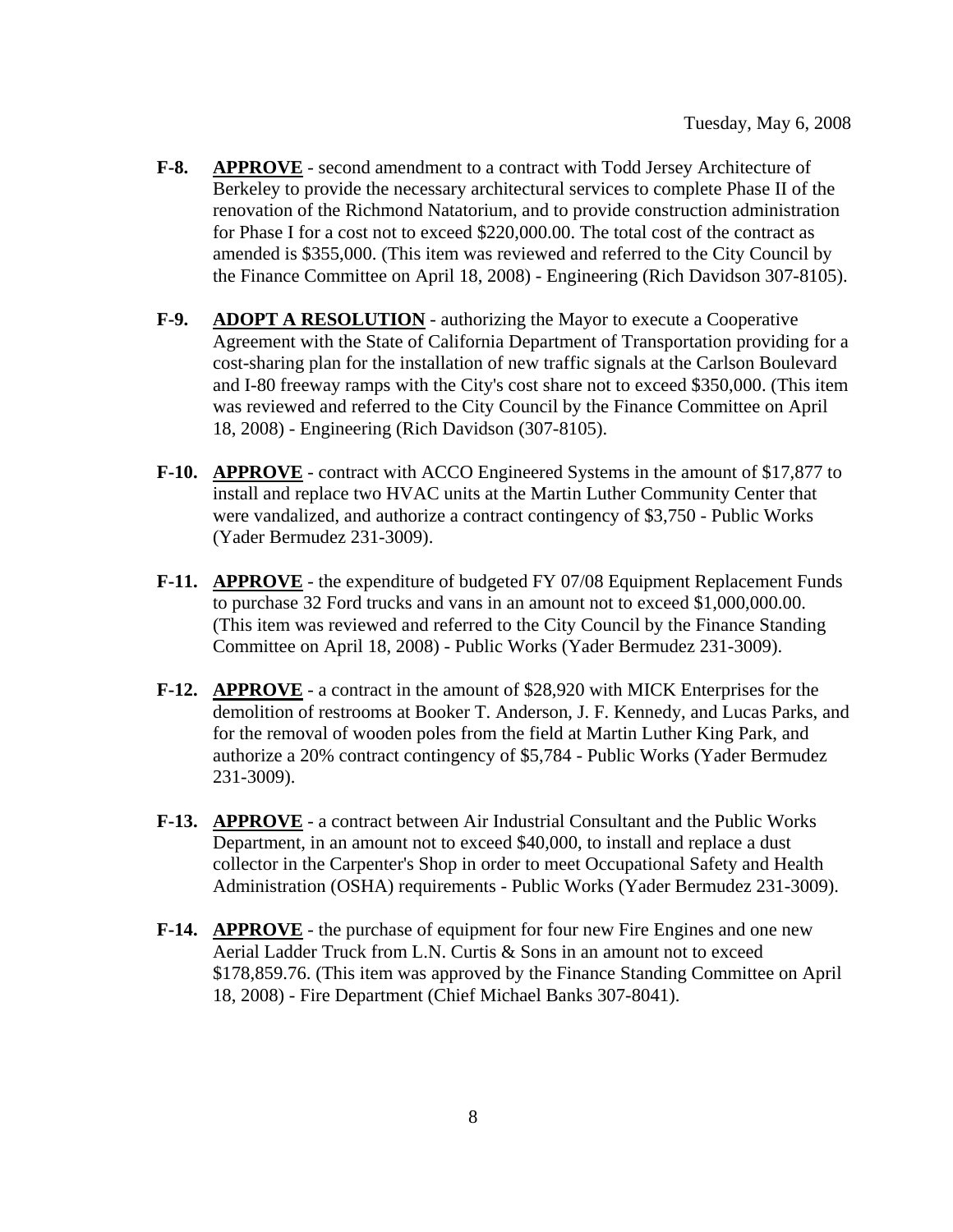- **F-15. APPROVE** the purchase of Self-Contained Breathing Apparatus (SCBA) cylinders and other related equipment for new fire apparatus from Allstar Fire Equipment, Inc. in the amount of \$107,549, plus shipping and tax. (This item was approved by the Finance Standing Committee on April 18, 2008.) - Fire Department (Chief Michael Banks 307-8041).
- **F-16. APPROVE** the purchase of 16 wildland hose packs and five thermal imaging cameras for new fire apparatus from Allstar Fire Equipment, Inc. in the amount of \$60,860.00 - Fire Department (Chief Michael Banks 307-8041).
- **F-17. APPROVE** the purchase of five FireCom 3020R Intercom Systems and accessories for new fire apparatus from RadioMate Corporation in the amount of \$13,939.64 - Fire Department (Michael Banks 307-8041).
- **F-18. APPROVE**  a contract with Gordon Rees, LLP in an amount not to exceed \$125,000, for an evaluation and legal review of waste water operations - City Attorney's Office (Louise Renne 620-6509).
- **F-19. APPROVE** a contract amendment with Shute, Mihaly & Weinberger, LLP to increase the payment limit by \$40,000, for a total contract amount of \$50,000, for the defense of the City of Richmond in California Environmental Quality Act (CEQA) litigation, Cove Investments, LLC vs. City of Richmond - City Attorney's Office (Louise Renne 620-6509).
- **F-20. APPROVE** a two-year contract amendment with Comcate for its eFeedbackManager (eFM) software in the amount of \$43,107 for subscription fees and professional services related to the transfer of data to the City's new code enforcement module, CodeTrak - City Manager's Office (Bill Lindsay 620-6512).
- **F-21. APPROVE** a contract amendment with Ranajit Sahu, an independent environmental and energy consultant, in an amount of \$50,000 for a total amount of \$60,000 for technical assistance in crafting conditions of approval for Chevron's energy and hydrogen renewal project - City Manager's Office (Bill Lindsay 620- 6512).
- **F-22. APPROVE**  the minutes of the Regular Meeting held on April 15, 2008, and the Special Meeting held on April 22, 2008 - City Clerk's Office (Diane Holmes 620- 6513).